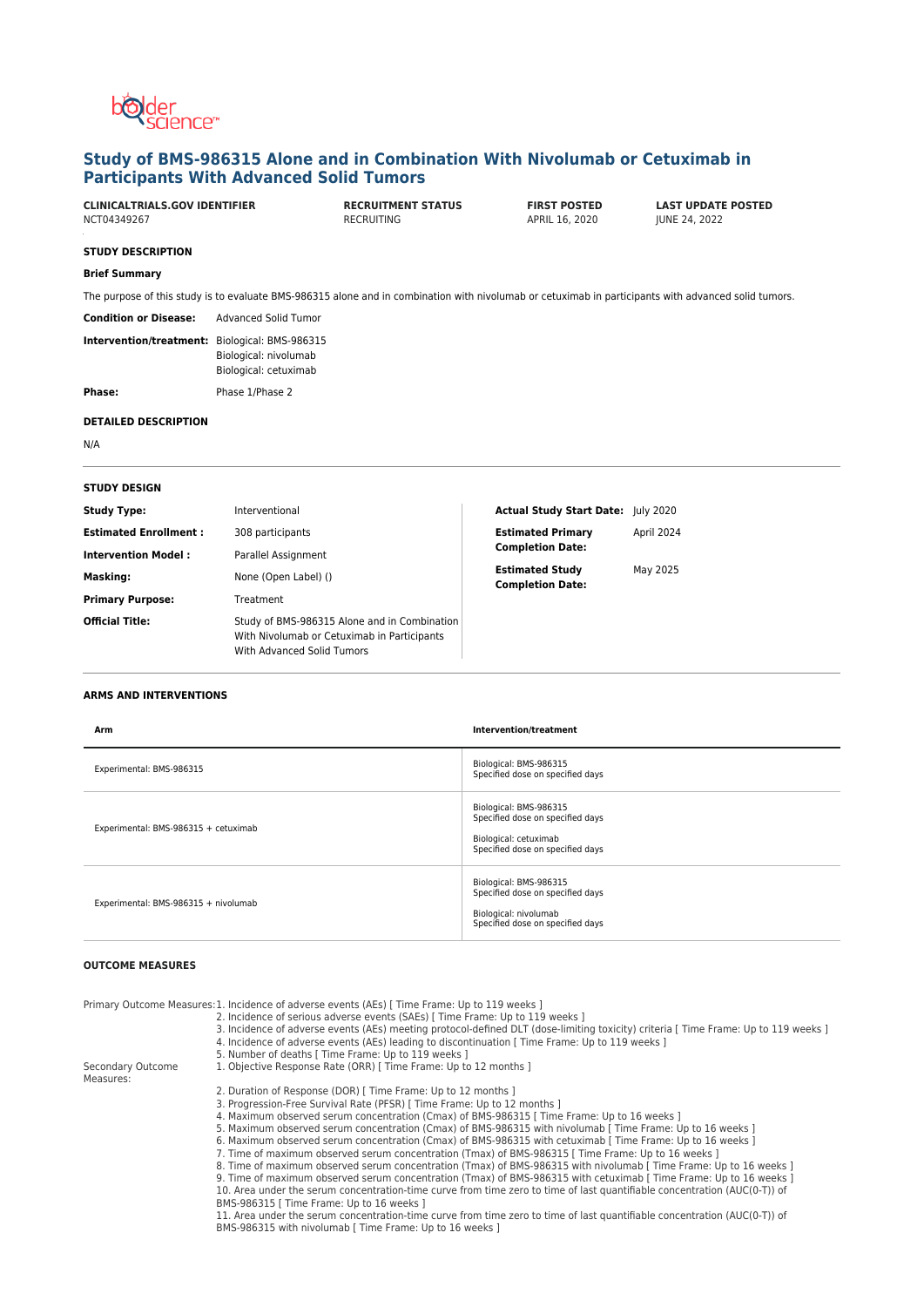12. Area under the serum concentration-time curve from time zero to time of last quantifiable concentration (AUC(0-T)) of

BMS-986315 with cetuximab [ Time Frame: Up to 16 weeks ]<br>13. Area under the serum concentration-time curve in 1 dosing interval [AUC(TAU)] of BMS-986315 [ Time Frame: Up to 16 weeks ] 14. Area under the serum concentration-time curve in 1 dosing interval [AUC(TAU)] of BMS-986315 with nivolumab [ Time Frame: Up to 16 weeks ]

15. Area under the serum concentration-time curve in 1 dosing interval [AUC(TAU)] of BMS-986315 with cetuximab [ Time Frame: Up to 16 weeks ]

16. Observed serum concentration at the end of a dosing interval (Ctau) of BMS-986315 [ Time Frame: Up to 16 weeks ] 17. Observed serum concentration at the end of a dosing interval (Ctau) of BMS-986315 with nivolumab [ Time Frame: Up to 16

weeks ] 18. Observed serum concentration at the end of a dosing interval (Ctau) of BMS-986315 with cetuximab [ Time Frame: Up to 16

- weeks ]
- 19. Trough observed serum concentrations (Ctrough) of BMS-986315 [ Time Frame: Up to 119 weeks ]
- 20. Incidence of anti-drug antibodies to BMS-986315 [ Time Frame: Up to 119 weeks ] 21. Incidence of anti-drug antibodies to BMS-986315 with nivolumab [ Time Frame: Up to 119 weeks ]
- 

22. Incidence of anti-drug antibodies to BMS-986315 with cetuximab [ Time Frame: Up to 119 weeks ]

## **ELIGIBILITY CRITERIA**

**Ages Eligible for Study:** 18 Years and older (Adult, Older Adult)

No

**Sexes Eligible for Study:** All

**Accepts Healthy**

**Volunteers:**

#### **Criteria**

Inclusion Criteria:

Participants must have histologic confirmation of advanced (metastatic, recurrent, and/or unresectable) squamous cell carcinoma of the head and neck (SCCHN), nonsmall cell lung cancer (NSCLC), or renal cell cancer (RCC) with measurable disease per RECIST 1.1 Participants expected to have received standard of care therapies including an available PD-(L)1 inhibitor Eastern cooperative oncology group performance status of 0 or 1 Women of childbearing potential must agree to follow methods of contraception

Exclusion Criteria:

Participants with active, known or suspected autoimmune disease Participants with a condition requiring systemic treatment with either corticosteroids or other immunosuppressive medications Uncontrolled or significant cardiovascular disease History of or with active interstitial lung disease or pulmonary fibrosis Prior participation in anti-natural killer cell receptor (anti-NKG2A) clinical study History of allergy or hypersensitivity to study drug components Other protocol-defined inclusion/exclusion criteria apply

## **CONTACTS AND LOCATIONS**

#### **Contacts**

Contact: BMS Study Connect Contact Center www.BMSStudyConnect.com 855-907-3286 [Clinical.Trials@bms.com](mailto:Clinical.Trials@bms.com) Contact: First line of the email MUST contain NCT # and Site #.

#### **Locations**

| United States, Maryland     | Local Institution                | Baltimore       |
|-----------------------------|----------------------------------|-----------------|
| United States, South Dakota | Sanford Clinic Clinical Research | Sioux Falls     |
| United States, Tennessee    | The West Clinic, P.C.            | Germantown      |
| Argentina, Distrito Federal | Local Institution                | Capital Federal |
| Canada, British Columbia    | Local Institution - 0011         | Vancouver       |
| Canada, British Columbia    | Local Institution                | Vancouver       |
| Canada, Ontario             | Local Institution                | Ottawa          |
| Canada, Ontario             | Local Institution                | Toronto         |
| Canada, Quebec              | Local Institution                | Montreal        |
| Canada                      | Local Institution - 0014         | Edmonton        |
| Canada                      | Local Institution - 0013         | Ottawa          |
| Chile, Metropolitana        | Local Institution                | Recoleta        |
| Mexico, Distrito Federal    | Local Institution                | Mexico city     |
| Mexico, Nuevo LEON          | Local Institution                | Monterrey       |
| Mexico                      | Local Institution                | San Luis Potosi |

#### **Sponsors and Collaborators**

Bristol-Myers Squibb

#### **Investigator**

Study Director : Bristol-Myers Squibb Bristol-Myers Squibb